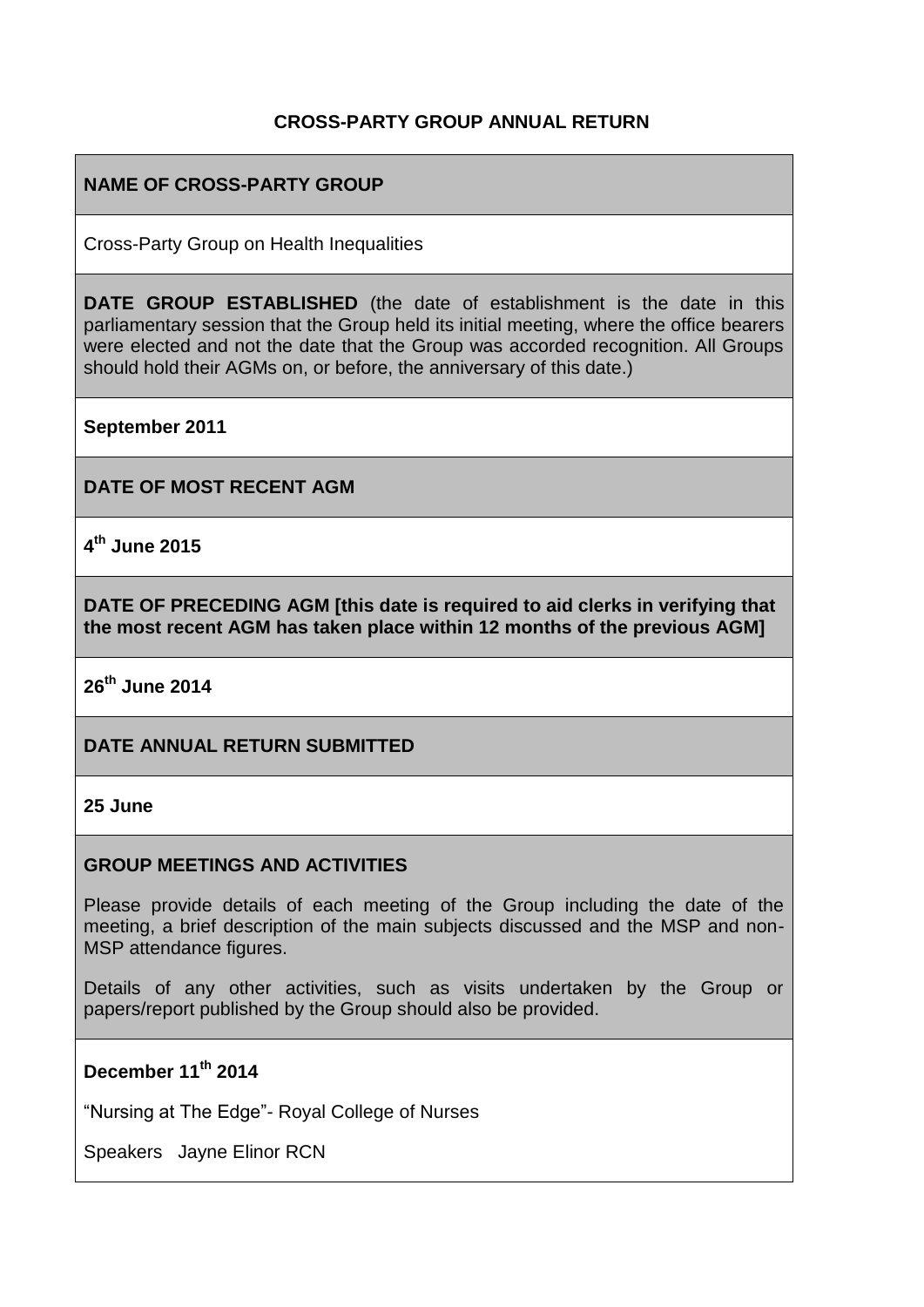Martin Murray (Inverclyde Homelessness Centre)

Sally O'Brien (NHS Fife)

## **Context**

Scotland is unequal. People's health is inextricably linked to the circumstances in which they live, and inequalities in health are widening. This is because the health of the least deprived people in Scotland is improving at a faster rate than the most deprived.

**Nursing at the Edge** features the work of a number of nurses leading exciting services that aim to reduce health inequalities.

<http://frontlinefirst.rcn.org.uk/nursingattheedge>

Nursing at the edge is a series of innovative services to improve people's lives in disadvantaged communities.

The speakers gave us an overview of the work being undertaken by the RCN. Please see below the links to their projects.

Martin Murray [http://royalnursing.3cdn.net/51f5bb0caed6c90572\\_p9m6vwjj6.pdf](http://royalnursing.3cdn.net/51f5bb0caed6c90572_p9m6vwjj6.pdf)

Sally O'Brien [http://royalnursing.3cdn.net/51c38565cb29ea0b5b\\_plm6b2e0c.pdf](http://royalnursing.3cdn.net/51c38565cb29ea0b5b_plm6b2e0c.pdf)

2 MSP's attended plus 12 non MSP's

No refreshments were available at this meeting

# **March 10th CPG Health Inequalities**

Speaker – Clare Beeston Principal Public Health Advisor

NHS Health Scotland

Title- Health Inequalities and Where They Come From

Health inequalities are:

• **Unfair** differences in health within the population across social classes and between different populations

These unfair differences:

- Are **not random**, or by chance, but largely socially determined
- Are **not inevitable**.

**What is most and least effective in reducing health inequalities?**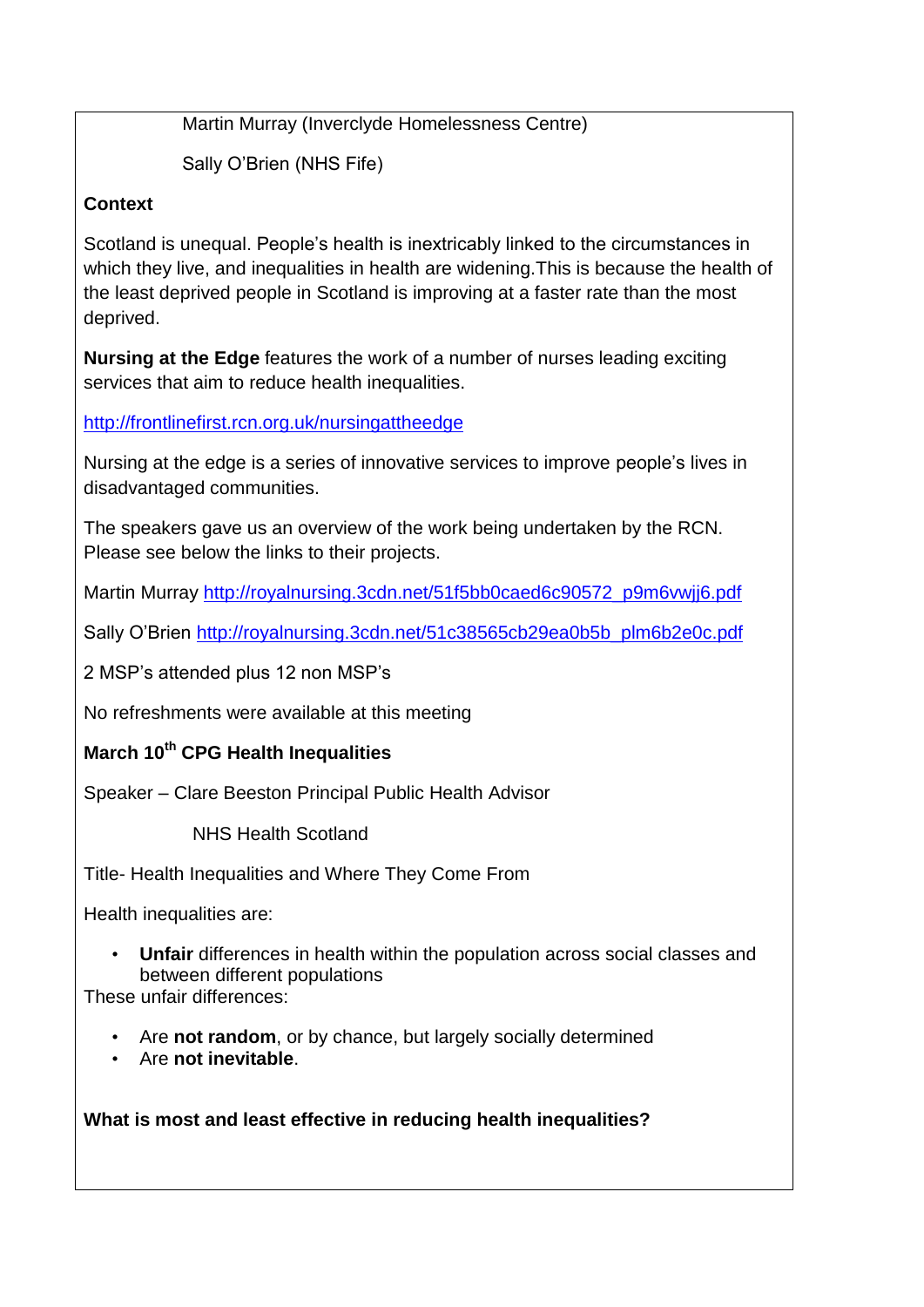## • **Least likely to be effective**

- Interventions reliant on people opting in; information based campaigns; written materials; messages designed for the whole population; interventions that involve significant price or other barrier
- **Most likely to be effective**
- Structural changes to the environment: legislation, regulatory and fiscal policies; income support, reduced price barriers; accessibility of public services, prioritising disadvantaged groups and individuals; intensive support for disadvantaged population groups; starting young.

#### **What does the evidence say?**

- Most cost-effective societal perspective, fiscal/regulation/legislation-based
- Many *potentially* cost-saving
- Individual-based prevention often cost-effective
- But the evidence is more mixed…
- …and less likely to reduce His
- Socio-economic inequalities have economic costs

## **Best preventative programmes**

- ensure adequate incomes and reduce income inequalities
- reduce unemployment in vulnerable groups or areas
- improve physical environments
- target vulnerable groups by investing in more intensive services and other forms of support for such groups, in the context of universal provision
- early years programmes
- policies that use regulation and price to reduce risky behaviours

#### **Summary**

- Health inequalities are not inevitable
- They are rooted in social inequalities
- Action across all policy areas (not just health) required
- To address inequalities in economic and social outcomes (e.g. income; education, participation in decision making etc)
- Need action across all levels: Individual (mitigation); environmental (prevention) and fundamental (undoing)
- •
- 3MSP 's and 14 non MSP's attended
- No refreshments were available at this meeting

## **AGM 4th June**

MSP's re- elected Malcolm Chisholm MSP, Jim Eadie MSP and Murdo Fraser MSP will continue as Co Convenors.

Jacquie Forde (Voluntary Secretary) decided to stand down from secretariat duties after almost 5 years as the secretariat. Malcolm Chisholm MSP and Murdo Fraser MSP thanked Jacquie Forde for her service to the group and for campaigning to have the Cross Party group established in the first place in 2010.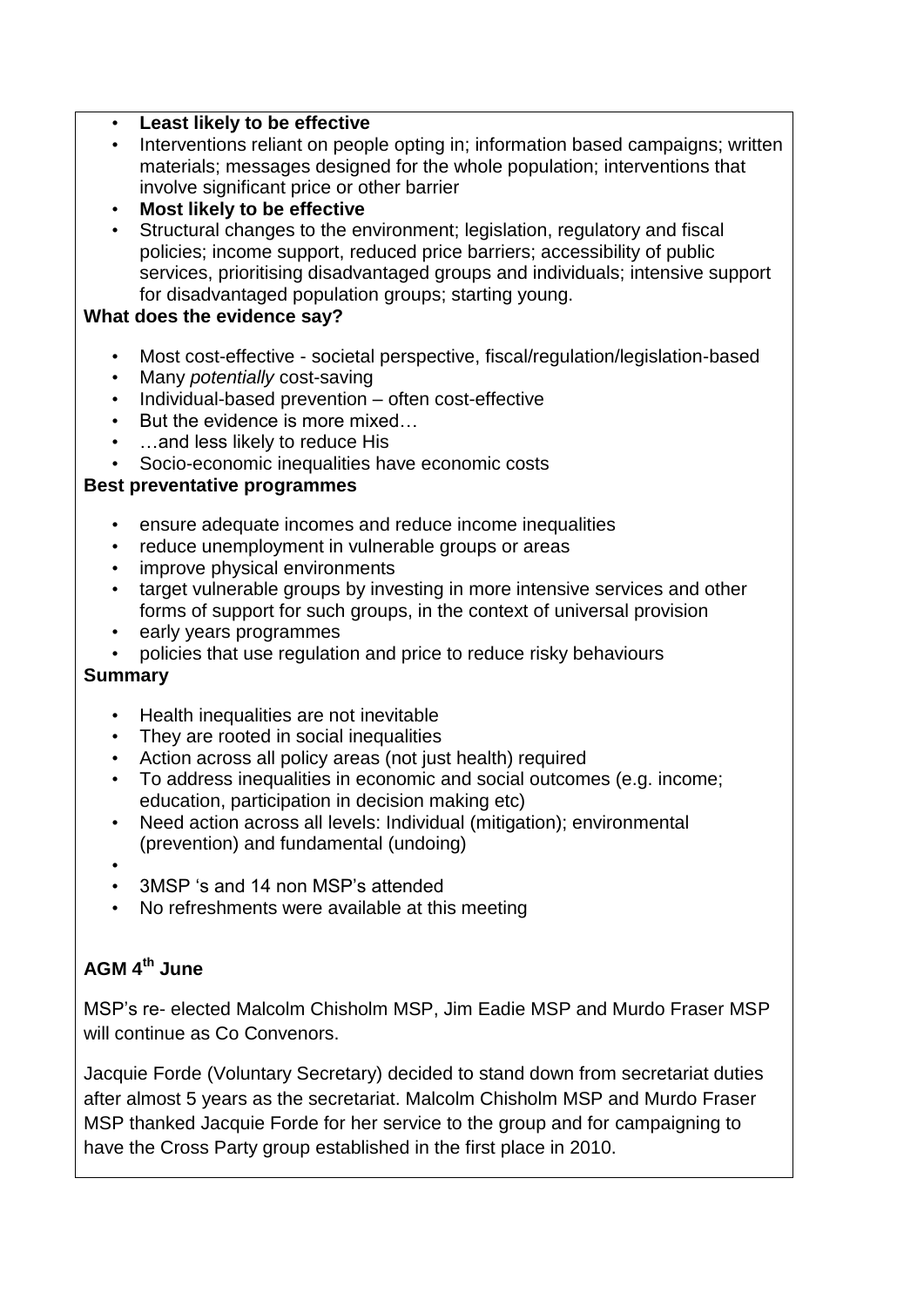The CPG holds no budget therefore there is no financial affairs to discuss.

Voluntary Health Scotland elected as secretariat.

## **Living in The Gap**

Speaker Mr Alan McGinley – VHS Scotland ( Policy Engagement Officer)

- Life expectancy in our poorest communities is 13 years less than for people in the most affluent areas
- This is the health inequalities gap
- People 'living in the gap' are more likely to experience preventable illness and to be sick much earlier in life and for longer
- Over 30 years health inequalities increased significantly in Scotland
- National policy initiatives to reduce the gap have had little impact so far

VHS Carried out a year long qualitative study in 2014:

- 150 charities surveyed
- 10 case studies conducted
- 4 workshops observed
- Analysis and reporting

VHS asked

What role do Scotland's health charities play in reducing the impact

of health inequalities on individuals, families and communities?

• What can health charities tell us about the lived experience of people

affected by health inequalities?

The Voluntary Sector has:

- The ability to engage those vulnerable groups and communities that statutory services may struggle to reach
- Addressing barriers to accessing health services\*
- Asset-building and preventative approaches
- The flexible and holistic nature of service delivery
- Offer an alternative (non-clinical) approach to tackling health issues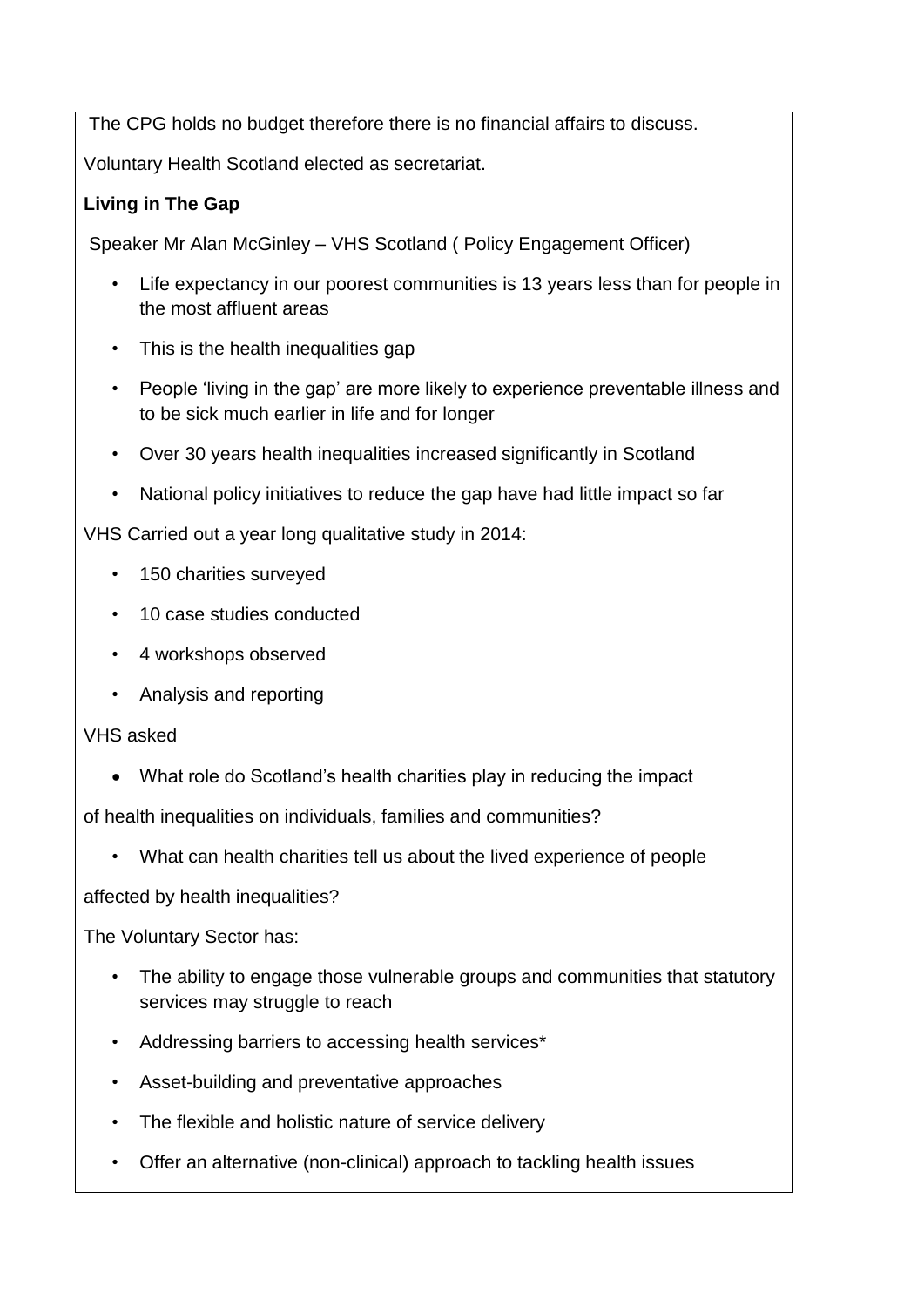#### • Service longevity

#### Summary

- Health charities and other voluntary organisations are mitigating the negative effects of health inequalities by:
- Reaching into and working closely with population groups most at risk
- Overcoming social isolation, stigma and barriers to mainstream services
- Taking a wrap-around, holistic and flexible approach to meeting individual, family and community needs
- Supporting people who are 'just coping' and reducing the need for statutory interventions

How to Close The Gap

- Make health inequalities everyone's business
- Get policy and decision makers to ensure effective partnership working between public and voluntary sectors is the norm

Invest in 'what works well' and develop tools and resources to extend and embed effective interventions

2MSP 's attended plus 10 non MSP's. No refreshments were available at this meeting.

## **MSP MEMBERS OF THE GROUP**

Please provide names and party designation of all MSP members of the Group.

Malcolm Chisholm MSP - Labour Murdo Fraser MSP Conservative Jim Eadie MSP – SNP Anne McTaggart MSP - Labour Michael McMahon MSP - Labour Drew Smith MSP - Labour Richard Simpson MSP - Labour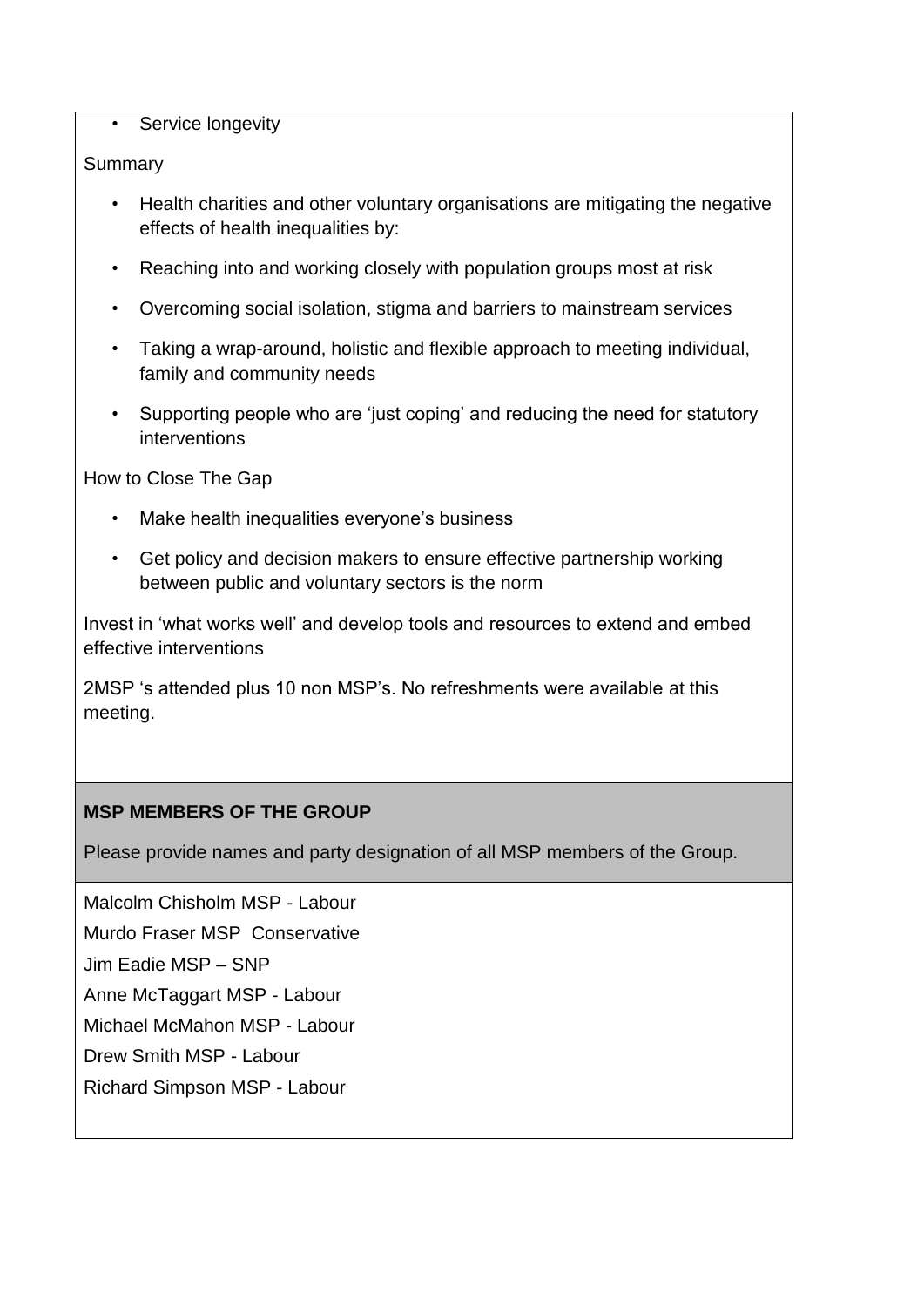## **NON-MSP MEMBERS OF THE GROUP**

For organisational members please provide only the name of the organisation, it is not necessary to provide the name(s) of individuals who may represent the organisation at meetings of the Group.

| Individuals   | Jacquie Forde<br>Katherine Smith<br>David White                                                                                                                                                                                                                                                                                                                                                                                                                                                                                                                         |
|---------------|-------------------------------------------------------------------------------------------------------------------------------------------------------------------------------------------------------------------------------------------------------------------------------------------------------------------------------------------------------------------------------------------------------------------------------------------------------------------------------------------------------------------------------------------------------------------------|
| Organisations | <b>Voluntary Health Scotland</b><br>Deaf Links Tayside<br><b>Community Pharmacy Scotland</b><br><b>Royal Pharmaceutical Society</b><br><b>British Lung Foundation</b><br><b>Samaritans</b><br>Scottish Independent Advocacy Alliance<br><b>ASH Scotland</b><br><b>NHS Health Scotland</b><br><b>BMA</b><br><b>Stroke Association</b><br><b>SHAAP</b><br><b>Royal College of Midwives</b><br><b>Improvement Service</b><br><b>Audit Scotland</b><br><b>Cancer Research UK</b><br><b>Living Hearts</b><br><b>Genetic Alliance</b><br>The Big Lottery Fund<br><b>NSPCC</b> |

## **GROUP OFFICE BEARERS**

Please provide names for all office bearers. The minimum requirement is that two of the office bearers are MSPs and one of these is Convener – beyond this it is a matter for the Group to decide upon the office bearers it wishes to have. It is permissible to have more than one individual elected to each office, for example, coconveners or multiple deputy conveners.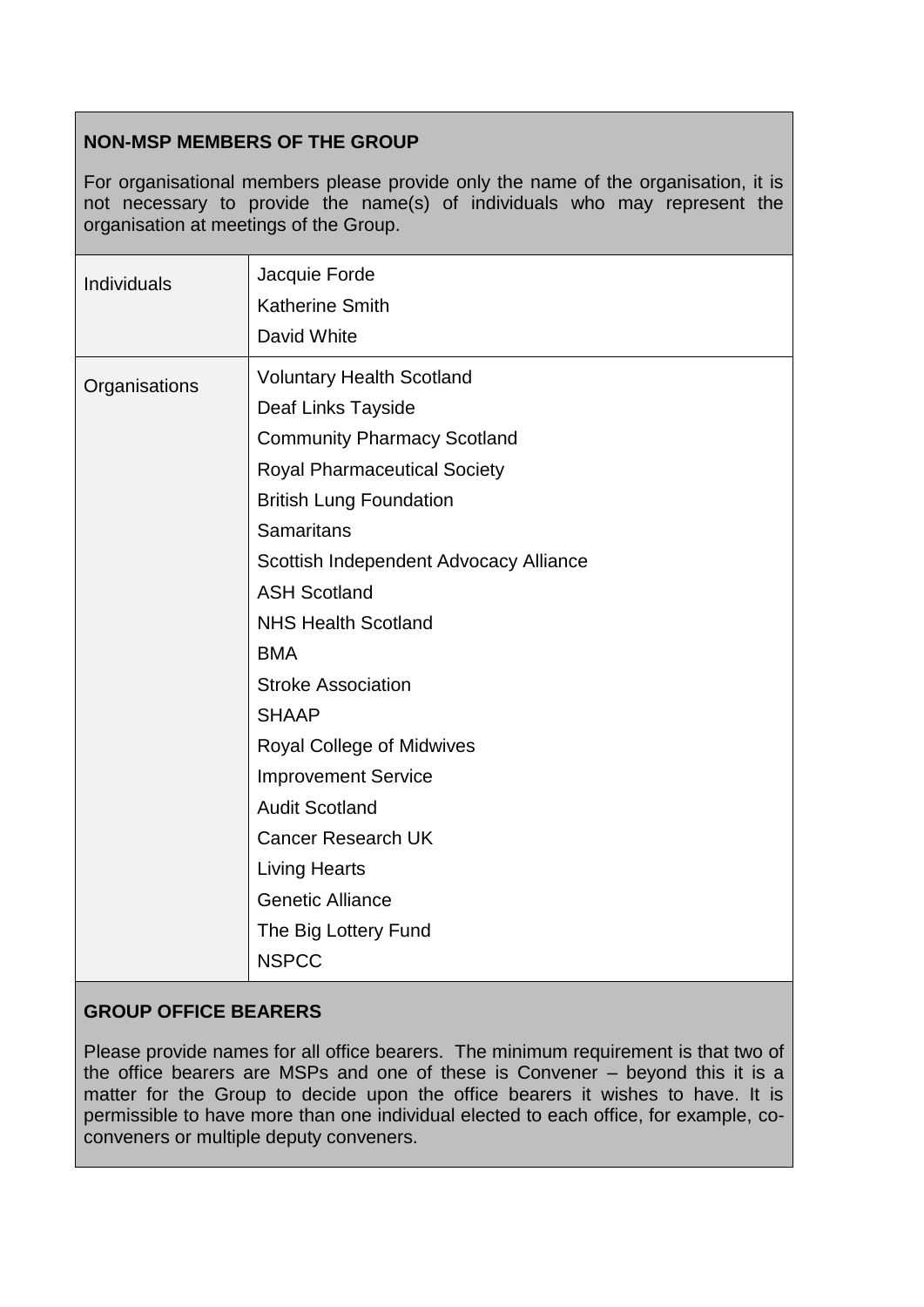| Convener               | Malcolm Chisholm MSP - Scottish Labour Party |
|------------------------|----------------------------------------------|
|                        | Jim Eadie MSP - Scottish National Party      |
|                        | Murdo Fraser MSP - Scottish Conservatives    |
| <b>Deputy Convener</b> |                                              |
| Secretary              | <b>Voluntary Health Scotland</b>             |
| Treasurer              | n/a                                          |

## **FINANCIAL BENEFITS OR OTHER BENEFITS RECEIVED BY THE GROUP**

Please provide details of any financial or material benefit(s) received from a single source in a calendar year which has a value, either singly or cumulatively, of more than £500. This includes donations, gifts, hospitality or visits and material assistance such as secretariat support.

Details of material support should include the name of the individual providing support, the value of this support over the year, an estimate of the time spent providing this support and the name of the organisation that this individual is employed by / affiliated to in providing this support.

Groups should provide details of the date on which the benefit was received, the value of the benefit and a brief description of the benefit.

If the Group is not disclosing any financial information please tick the box to confirm that the Group has considered the support received, but concluded it totalled under the threshold for disclosure (£500).  $\boxed{\cdot}$ 

## **SUBSCRIPTION CHARGED BY THE GROUP**

Please provide details of the amount charged and the purpose for which the subscription is intended to be used.

**NONE** 

## **CONVENER CONTACT DETAILS**

Name Malcolm Chisholm MSP